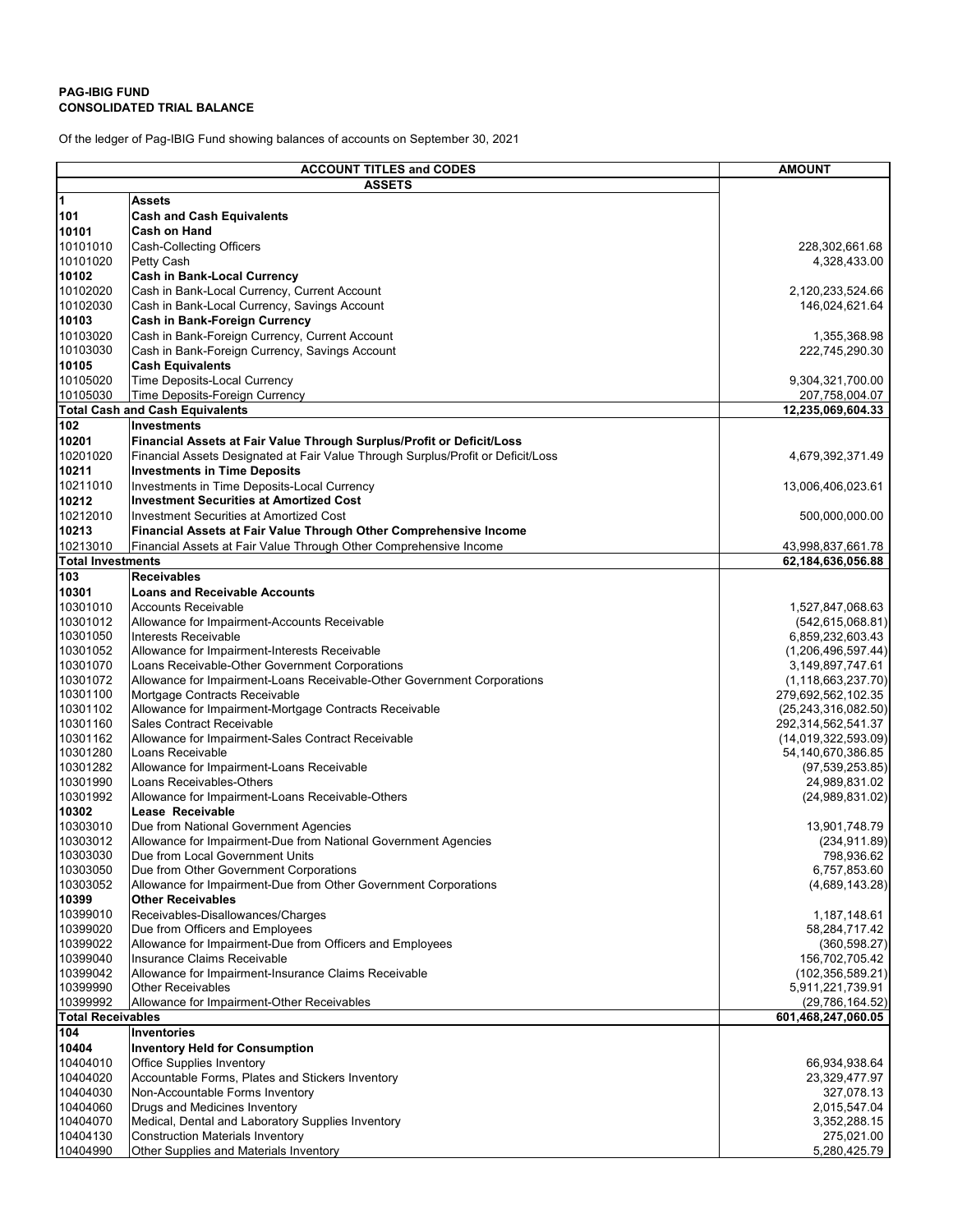| <b>ACCOUNT TITLES and CODES</b> |                                                                                                                                                 | <b>AMOUNT</b>                            |
|---------------------------------|-------------------------------------------------------------------------------------------------------------------------------------------------|------------------------------------------|
| 10405                           | Semi-Expendable Machinery and Equipment                                                                                                         |                                          |
| 10405020                        | Semi-Expendable Office Equipment                                                                                                                | 41,140.00                                |
| 10405030                        | Semi-Expendable Information and Communications Technology Equipment                                                                             | 1,053,711.80                             |
| 10405100                        | Semi-Expendable Medical Equipment                                                                                                               | 10,800.00                                |
| 10405110<br>10405990            | Semi-Expendable Printing Equipment<br>Semi-Expendable Other Machinery and Equipment                                                             | 185,267.78                               |
| 10406                           | Semi-Expendable Furniture, Fixtures and Books                                                                                                   | 1,221,262.86                             |
| 10406010                        | Semi-Expendable Furniture and Fixtures                                                                                                          | 2,994,447.30                             |
| <b>Total Inventories</b>        |                                                                                                                                                 | 107,021,406.46                           |
| 105                             | <b>Investment Property</b>                                                                                                                      |                                          |
| 10501                           | <b>Land and Buildings</b>                                                                                                                       |                                          |
| 10501010                        | Investment Property, Land                                                                                                                       | 8,822,555,918.52                         |
| 10501012                        | Accumulated Impairment Losses-Investment Property, Land                                                                                         | (267, 407, 080.23)                       |
| 10501020                        | Investment Property, Buildings                                                                                                                  | 8,160,659,681.08                         |
| 10501021<br>10501022            | Accumulated Depreciation-Investment Property, Buildings<br>Accumulated Impairment Losses-Investment Property, Buildings                         | (1,229,187,024.84)<br>(636, 275, 915.57) |
|                                 | <b>Total Investment Property</b>                                                                                                                | 14,850,345,578.96                        |
| 106                             | <b>Property, Plant and Equipment</b>                                                                                                            |                                          |
| 10601                           | Land                                                                                                                                            |                                          |
| 10601010                        | Land                                                                                                                                            | 110,341,700.31                           |
| 10602                           | <b>Land Improvements</b>                                                                                                                        |                                          |
| 10602990                        | Other Land Improvements                                                                                                                         | 1,748,428.32                             |
| 10602991                        | Accumulated Depreciation-Other Land Improvements                                                                                                | (1, 118, 239.12)                         |
| 10604                           | <b>Buildings and Other Structures</b>                                                                                                           |                                          |
| 10604010<br>10604011            | <b>Buildings</b><br><b>Accumulated Depreciation-Buildings</b>                                                                                   | 1,250,187,207.44                         |
| 10605                           | <b>Machinery and Equipment</b>                                                                                                                  | (854, 911, 628.78)                       |
| 10605020                        | Office Equipment                                                                                                                                | 409,281,772.69                           |
| 10605021                        | <b>Accumulated Depreciation-Office Equipment</b>                                                                                                | (255, 282, 629.38)                       |
| 10605030                        | Information and Communications Technology Equipment                                                                                             | 1,191,707,935.30                         |
| 10605031                        | Accumulated Depreciation-Information and Communications Technology Equipment                                                                    | (846, 942, 227.21)                       |
| 10605070                        | <b>Communications Equipment</b>                                                                                                                 | 49,647,700.48                            |
| 10605071                        | <b>Accumulated Depreciation-Communications Equipment</b>                                                                                        | (27, 567, 865.16)                        |
| 10605110<br>10605111            | <b>Medical Equipment</b><br><b>Accumulated Depreciation-Medical Equipment</b>                                                                   | 1,066,500.52<br>(199, 531.58)            |
| 10605120                        | Printing Equipment                                                                                                                              | 953,659.60                               |
| 10605121                        | <b>Accumulated Depreciation-Printing Equipment</b>                                                                                              | (723, 255.84)                            |
| 10605130                        | Sports Equipment                                                                                                                                | 8,910,229.89                             |
| 10605131                        | <b>Accumulated Depreciation-Sports Equipment</b>                                                                                                | (7,529,316.83)                           |
| 10605140                        | <b>Technical and Scientific Equipment</b>                                                                                                       | 10,647,974.71                            |
| 10605141<br>10605990            | Accumulated Depreciation-Technical and Scientific Equipment                                                                                     | (7,720,289.21)                           |
| 10605991                        | Other Machinery and Equipment<br>Accumulated Depreciation-Other Machinery and Equipment                                                         | 28,541,118.23<br>(18,539,617.57)         |
| 10606                           | <b>Transportation Equipment</b>                                                                                                                 |                                          |
| 10606010                        | <b>Motor Vehicles</b>                                                                                                                           | 326,067,768.90                           |
| 10606011                        | <b>Accumulated Depreciation-Motor Vehicles</b>                                                                                                  | (182, 636, 371.04)                       |
| 10607                           | <b>Furniture, Fixtures and Books</b>                                                                                                            |                                          |
| 10607010                        | <b>Furniture and Fixtures</b>                                                                                                                   | 386,337,706.62                           |
| 10607011                        | Accumulated Depreciation-Furniture and Fixtures                                                                                                 | (189, 443, 378.78)                       |
| 10609                           | <b>Leased Assets Improvements</b>                                                                                                               |                                          |
| 10609020<br>10609021            | Leased Asset Improvements, Buildings and Other Structures<br>Accumulated Depreciation-Leased Asset Improvements, Buildings and Other Structures | 293,779,969.69<br>(149, 834, 440.50)     |
| 10699                           | <b>Other Property, Plant and Equipment</b>                                                                                                      |                                          |
| 10699990                        | Other Property, Plant and Equipment                                                                                                             | 9,862,662.92                             |
| 10699991                        | Accumulated Depreciation-Other Property, Plant and Equipment                                                                                    | (6, 100, 463.91)                         |
|                                 | <b>Total Property, Plant and Equipment</b>                                                                                                      | 1,530,533,080.71                         |
| 108                             | <b>Intangible Assets</b>                                                                                                                        |                                          |
| 10801                           | <b>Intangible Assets</b>                                                                                                                        |                                          |
| 10801020                        | <b>Computer Software</b>                                                                                                                        | 209,693,032.00                           |
| 10801021<br>10898               | Accumulated Amortization-Computer Software                                                                                                      | (102, 136, 857.46)                       |
| 10898020                        | <b>Development in Progress</b><br>Development in Progress-Computer Software                                                                     | 17,850,000.00                            |
| <b>Total Intangible Assets</b>  |                                                                                                                                                 | 125,406,174.54                           |
| 111                             | <b>Non-Current Assets Held for Sale</b>                                                                                                         |                                          |
| 11101                           | <b>Non-Current Assets Held for Sale</b>                                                                                                         |                                          |
| 11101010                        | Non-Current Assets Held for Sale                                                                                                                | 1,240,677,512.32                         |
|                                 | <b>Total Non-Current Assets Held for Sale</b>                                                                                                   | 1,240,677,512.32                         |
| 199                             | <b>Other Assets</b>                                                                                                                             |                                          |
| 19901                           | <b>Advances</b>                                                                                                                                 |                                          |
| 19901040                        | Advances to Officers and Employees                                                                                                              | 770,794.06                               |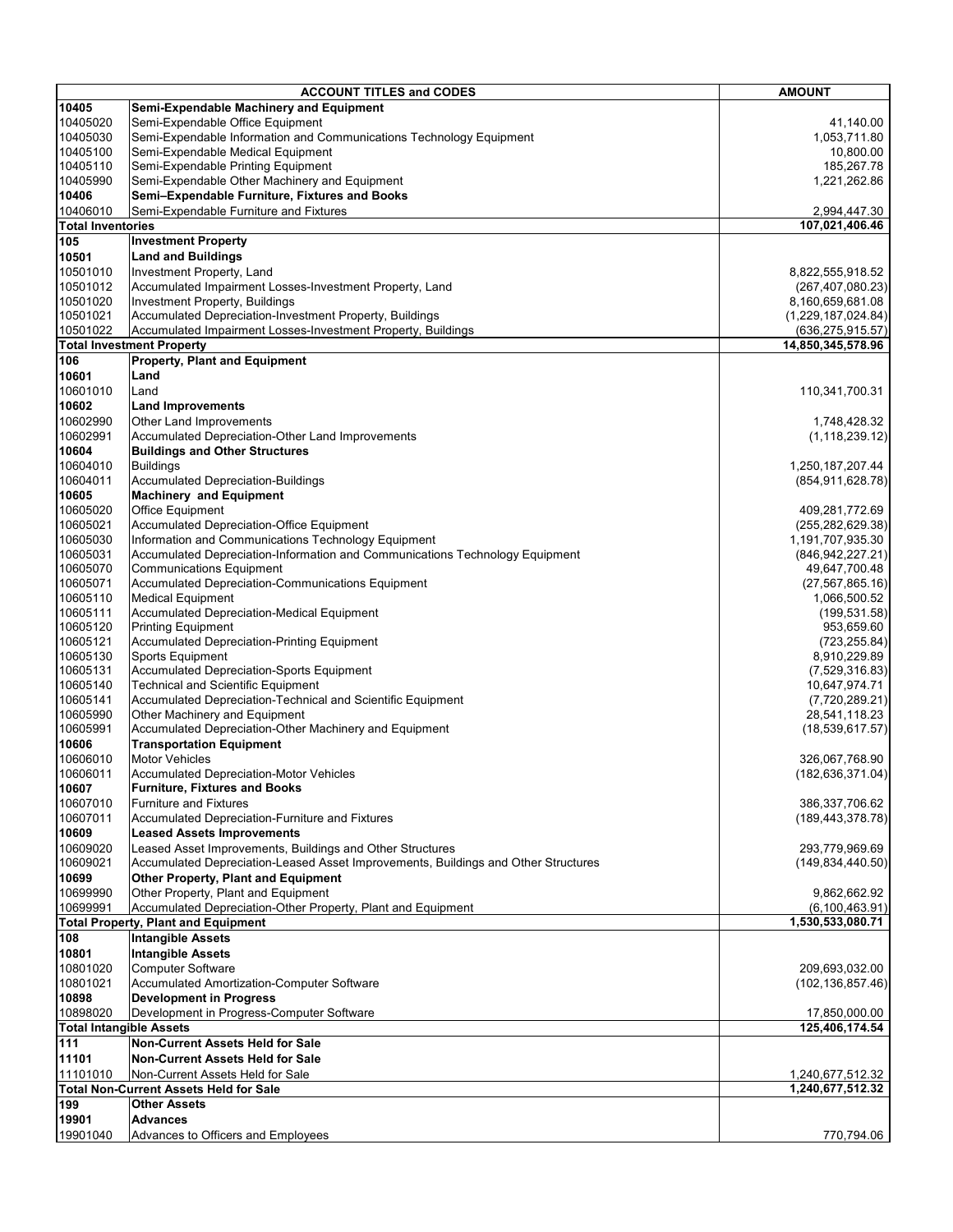|                                            | <b>ACCOUNT TITLES and CODES</b>                                                | <b>AMOUNT</b>                        |
|--------------------------------------------|--------------------------------------------------------------------------------|--------------------------------------|
| 19902                                      | Prepayments                                                                    |                                      |
| 19902020                                   | <b>Prepaid Rent</b>                                                            | 4,630,327.17                         |
| 19902030                                   | Prepaid Registration                                                           | 26,831.52                            |
| 19902050                                   | Prepaid Insurance                                                              | 4,122,528.80                         |
| 19902990                                   | <b>Other Prepayments</b>                                                       | 239,457,776.11                       |
| 19903                                      | <b>Deposits</b>                                                                |                                      |
| 19903020                                   | <b>Guaranty Deposits</b>                                                       | 193,504,257.02                       |
| 19903990<br>19904                          | <b>Other Deposits</b><br><b>Restricted Fund</b>                                | 44,818,621.50                        |
| 19904010                                   | <b>Restricted Fund</b>                                                         |                                      |
| 19999                                      | <b>Other Assets</b>                                                            | 22,779,493,164.62                    |
| 19999990                                   | <b>Other Assets</b>                                                            | 18,872,534.47                        |
| <b>Total Other Assets</b>                  |                                                                                | 23,285,696,835.27                    |
| <b>TOTAL ASSETS</b>                        |                                                                                | 717,027,633,309.52                   |
| $\overline{\mathbf{2}}$                    | Liabilities                                                                    |                                      |
| 201                                        | <b>Financial Liabilities</b>                                                   |                                      |
| 20101                                      | <b>Payables</b>                                                                |                                      |
| 20101010                                   | <b>Accounts Payable</b>                                                        | 62,727,067,475.77                    |
| 20101020                                   | Due to Officers and Employees                                                  | 4,998,614.94                         |
| 20101110                                   | Insurance/Reinsurance Premium Payable                                          | 3,871,243,151.57                     |
|                                            | <b>Total Financial Liabilities</b>                                             | 66,603,309,242.28                    |
| 202                                        | <b>Inter-Agency Payables</b>                                                   |                                      |
| 20201                                      | <b>Inter-Agency Payables</b>                                                   |                                      |
| 20201010                                   | Due to BIR                                                                     | 74,185,658.06                        |
| 20201020<br>20201030                       | Due to GSIS<br>Due to Pag-IBIG                                                 | 19,128,493.55<br>2,595,277.25        |
| 20201040                                   | Due to PhilHealth                                                              | 1,679,554.70                         |
| 20201050                                   | Due to NGAs                                                                    | 1,454,766.06                         |
| 20201060                                   | Due to Other Government Corporations                                           | 36,332,755.75                        |
| 20201070                                   | Due to LGUs                                                                    | 62,208.27                            |
| 20201110                                   | Due to SSS                                                                     | 5,295.00                             |
|                                            | <b>Total Inter-Agency Payables</b>                                             | 135,444,008.64                       |
| 204                                        | <b>Trust Liabilities</b>                                                       |                                      |
| 20401                                      | <b>Trust Liabilities</b>                                                       |                                      |
| 20401010                                   | <b>Trust Liabilities</b>                                                       | 868,366,662.01                       |
| 20401040                                   | <b>Guaranty/Security Deposits Payable</b>                                      | 166,601,797.57                       |
| 20401050<br><b>Total Trust Liabilities</b> | Customers' Deposits Payable                                                    | 2,559,956,925.88<br>3,594,925,385.46 |
| 205                                        | <b>Deferred Credits/Unearned Income</b>                                        |                                      |
| 20501                                      | <b>Deferred Credits</b>                                                        |                                      |
| 20501990                                   | <b>Other Deferred Credits</b>                                                  | 13,980,661,044.22                    |
| 20502                                      | <b>Unearned Revenue/Income</b>                                                 |                                      |
| 20502050                                   | Unearned Interest Income                                                       | 1,154,237,559.39                     |
| 20502990                                   | Other Unearned Revenue/Income                                                  | 318,147.23                           |
|                                            | <b>Total Deferred Credits/Unearned Income</b>                                  | 15,135,216,750.84                    |
| 206                                        | <b>Provisions</b>                                                              |                                      |
| 20601                                      | <b>Provisions</b>                                                              |                                      |
| 20601020                                   | Leave Benefits Payable                                                         | 787,829,773.05                       |
| 20601990                                   | <b>Other Provisions</b>                                                        | 1,186,149,916.83                     |
| <b>Total Provisions</b><br>29999           | <b>Other Payables</b>                                                          | 1,973,979,689.88                     |
| 29999040                                   | <b>Undistributed Collections</b>                                               | 1,521,179,214.47                     |
| 29999990                                   | Other Payables                                                                 | 19,059,311,897.19                    |
| <b>Total Other Payables</b>                |                                                                                | 20,580,491,111.66                    |
| <b>TOTAL LIABILITIES</b>                   |                                                                                | 108.023.366.188.76                   |
| 3                                          | <b>Equity</b>                                                                  |                                      |
| 305                                        | <b>Unrealized Gain/(Loss)</b>                                                  |                                      |
| 30501                                      | <b>Unrealized Gain/(Loss)</b>                                                  |                                      |
| 30501020                                   | Unrealized Gain/(Loss) from Changes in the Fair Value of Financial Instruments | 383,840,274.18                       |
|                                            | <b>Total Unrealized Gain/(Loss)</b>                                            | 383,840,274.18                       |
| 307                                        | <b>Retained Earnings/(Deficit)</b>                                             |                                      |
| 30701                                      | <b>Retained Earnings/(Deficit)</b>                                             |                                      |
| 30701010                                   | Retained Earnings/(Deficit)                                                    | 57,851,735,808.97                    |
|                                            | <b>Total Retained Earnings/(Deficit)</b>                                       | 57,851,735,808.97                    |
| 311                                        | <b>Members' Equity</b>                                                         |                                      |
| 31101<br>31101010                          | <b>Members' Equity</b><br><b>Members' Equity</b>                               | 526,246,540,349.76                   |
| <b>Total Members' Equity</b>               |                                                                                | 526,246,540,349.76                   |
| <b>TOTAL EQUITY</b>                        |                                                                                | 584,482,116,432.91                   |
|                                            |                                                                                |                                      |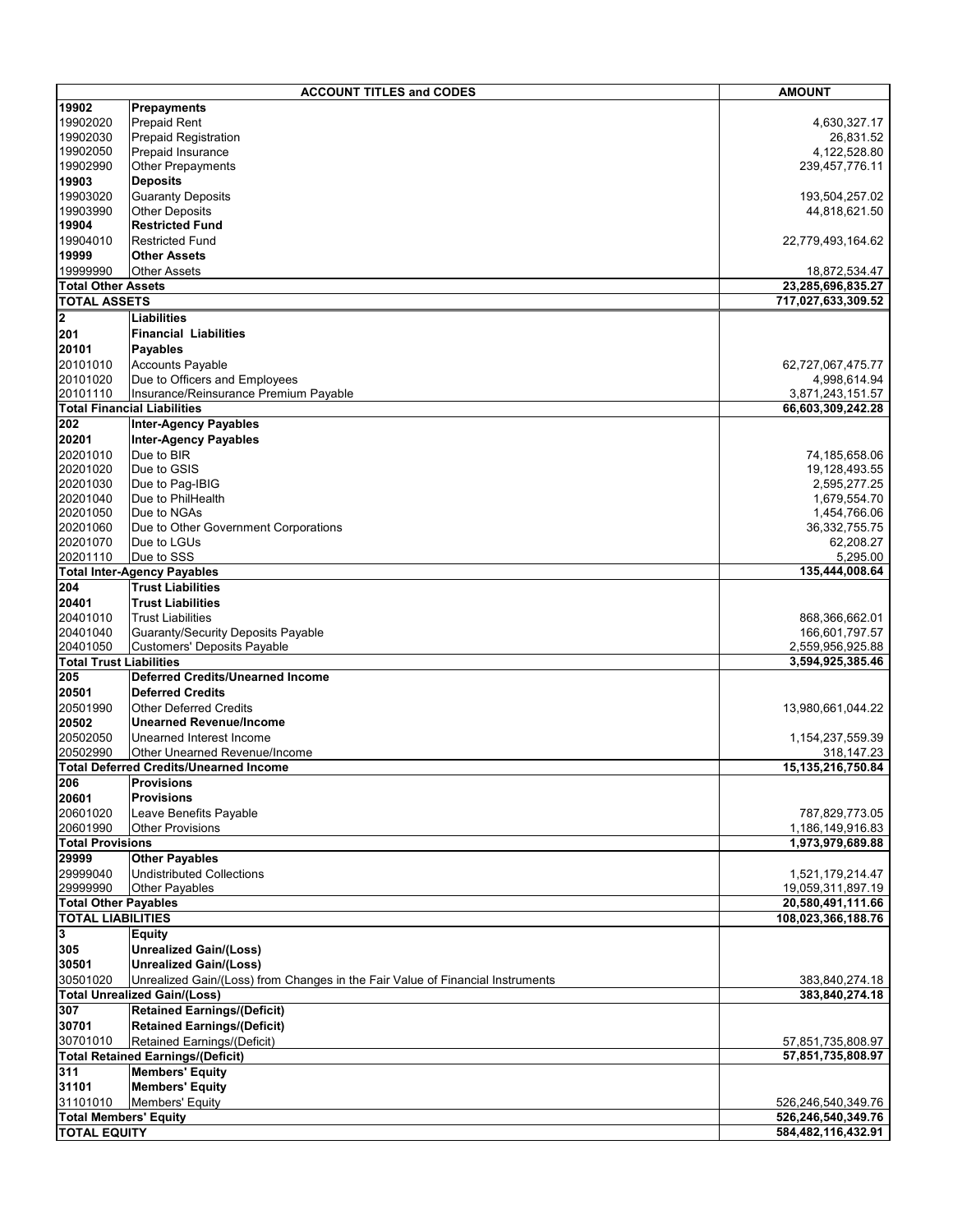|                         | <b>ACCOUNT TITLES and CODES</b>                                                          | <b>AMOUNT</b>                      |
|-------------------------|------------------------------------------------------------------------------------------|------------------------------------|
| $\overline{\mathbf{4}}$ | Revenue                                                                                  |                                    |
| 402                     | <b>Service and Business Income</b>                                                       |                                    |
| 40201                   | Service Income                                                                           |                                    |
| 40201130                | <b>Processing Fees</b>                                                                   | 195,888,284.20                     |
| 40201170                | Fees and Commissions Income                                                              | 192,175,658.34                     |
| 40201990                | Other Service Income                                                                     | 20,781,751.43                      |
| 40202                   | <b>Business Income</b>                                                                   |                                    |
| 40202050                | Rent/Lease Income                                                                        | 52,090,006.75                      |
| 40202200                | Dividend Income                                                                          | 20,650.81                          |
| 40202210                | Interest Income                                                                          | 28,793,547,430.32                  |
| 2-58-161                | Miscellaneous Interest Income - IP ROPA                                                  |                                    |
| 40202230                | lFines and Penalties-Business Income                                                     | 1,042,840,537.58                   |
| 40202260                | Income from Acquired/Foreclosed Assets                                                   | 506,272,299.86                     |
| 40202990                | <b>Other Business Income</b><br><b>Total Service and Business Income</b>                 | 82,948,700.49<br>30,886,565,319.78 |
| 403                     | <b>Assistance and Subsidy from</b>                                                       |                                    |
| 40301                   | <b>Assistance and Subsidy from</b>                                                       |                                    |
| 40402                   | <b>Donations</b>                                                                         |                                    |
| 40402020                | Donations in Kind                                                                        | (11,093,208.00)                    |
|                         | <b>Total Shares, Grants and Donations</b>                                                | (11,093,208.00)                    |
| 405                     | Gains                                                                                    |                                    |
| 40501                   | Gains                                                                                    |                                    |
| 40501010                | Gain on Foreign Exchange (FOREX)                                                         | 309,150,490.96                     |
| 40501020                | Gain on Sale/Redemption/Transfer of Investments                                          | 1,141,055.36                       |
| 40501030                | Gain on Sale of Investment Property                                                      | 5,194,865,066.03                   |
| 40501040                | Gain on Sale of Property, Plant and Equipment                                            | 1,061,725.49                       |
| 40501110                | Gain from Changes in Fair Value of Financial Instruments                                 | 920,946,520.81                     |
| 40501990                | <b>Other Gains</b>                                                                       | 23,956,381.17                      |
| <b>Total Gains</b>      |                                                                                          | 6,451,121,239.82                   |
| 406                     | <b>Other Non-Operating Income</b>                                                        |                                    |
| 40602                   | <b>Reversal of Impairment Loss</b>                                                       |                                    |
| 40602010                | Reversal of Impairment Loss                                                              | 1,415,283,628.86                   |
| 40699                   | <b>Miscellaneous Income</b>                                                              |                                    |
| 40699010                | Proceeds from Insurance/Indemnities                                                      | 450,232.22                         |
| 40699990                | Miscellaneous Income                                                                     | 643,442,234.28                     |
|                         | <b>Total Other Non-Operating Income</b>                                                  | 2,059,176,095.36                   |
| <b>TOTAL REVENUE</b>    |                                                                                          | 39,385,769,446.96                  |
| 5                       | <b>Expenses</b>                                                                          |                                    |
| 501                     | <b>Personnel Services</b>                                                                |                                    |
| 50101                   | <b>Salaries and Wages</b>                                                                |                                    |
| 50101010<br>50102       | Salaries and Wages-Regular<br><b>Other Compensation</b>                                  | 1,349,813,547.47                   |
| 50102010                | Personnel Economic Relief Allowance (PERA)                                               | 67,255,456.96                      |
| 50102020                | Representation Allowance (RA)                                                            | 35,314,027.41                      |
| 50102030                | Transportation Allowance (TA)                                                            | 36,330,016.98                      |
| 50102040                | Clothing/Uniform Allowance                                                               | 22,633,857.53                      |
| 50102070                | Quarters Allowance                                                                       | 6,922,643.85                       |
| 50102100                | Honoraria                                                                                | 26,400.00                          |
| 50102110                | <b>Hazard Pay</b>                                                                        | 18,156,000.00                      |
| 50102120                | Longevity Pay                                                                            | 13,561,618.01                      |
| 50102130                | Overtime and Night Pay                                                                   | 2,818,699.56                       |
| 50102140                | Year-End Bonus                                                                           | 79,243.60                          |
| 50102150                | Cash Gift                                                                                | 7,500.00                           |
| 50102170                | Directors and Committee Members' Fees                                                    | 4,992,000.00                       |
| 50102990                | <b>Other Bonuses and Allowances</b>                                                      | 653,253,778.42                     |
| 50103                   | <b>Personnel Benefit Contributions</b>                                                   |                                    |
| 50103010                | Retirement and Life Insurance Premiums                                                   | 161,846,719.89                     |
| 50103020                | Pag-IBIG Contributions                                                                   | 3,368,759.76                       |
| 50103030<br>50103040    | <b>PhilHealth Contributions</b>                                                          | 19,260,868.19                      |
| 50103050                | <b>Employees Compensation Insurance Premiums</b><br>Provident/Welfare Fund Contributions | 3,367,449.44                       |
| 50104                   | <b>Other Personnel Benefits</b>                                                          | 611,815,770.99                     |
| 50104030                | <b>Terminal Leave Benefits</b>                                                           | 1,065,728.59                       |
| 50104990                | <b>Other Personnel Benefits</b>                                                          | 220,926,068.14                     |
|                         | <b>Total Personnel Services</b>                                                          | 3,232,816,154.79                   |
| 502                     | <b>Maintenance and Other Operating Expenses</b>                                          |                                    |
| 50201                   | <b>Traveling Expenses</b>                                                                |                                    |
| 50201010                | <b>Traveling Expenses-Local</b>                                                          | 13,391,177.95                      |
| 50202                   | Training and Scholarship Expenses                                                        |                                    |
| 50202010                | <b>Training Expenses</b>                                                                 | 2,381,212.85                       |
|                         |                                                                                          |                                    |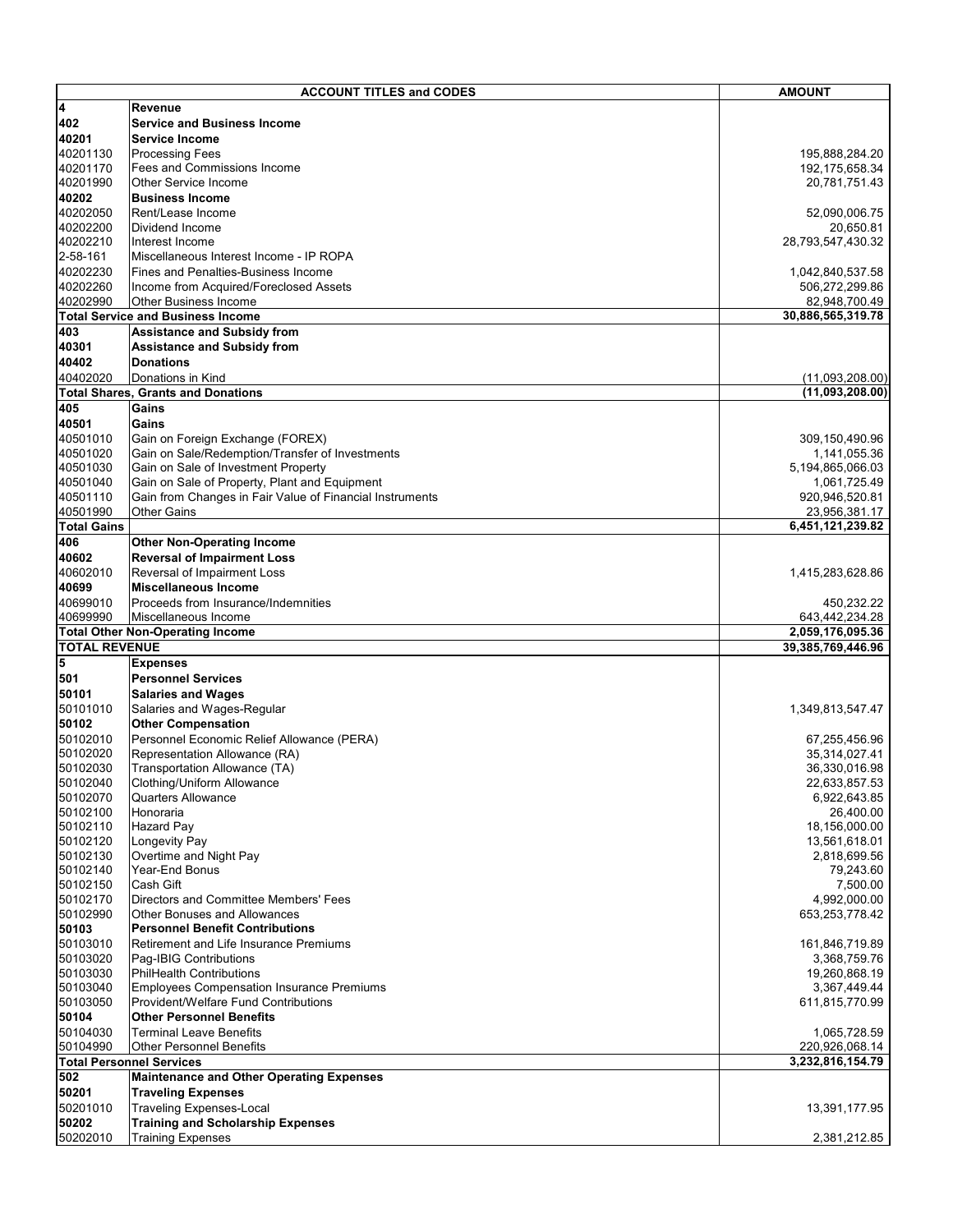| <b>ACCOUNT TITLES and CODES</b>                  |                                                                       | <b>AMOUNT</b>                    |
|--------------------------------------------------|-----------------------------------------------------------------------|----------------------------------|
| 50203                                            | <b>Supplies and Materials Expenses</b>                                |                                  |
| 50203010                                         | <b>Office Supplies Expenses</b>                                       | 83,791,081.64                    |
| 50203020                                         | <b>Accountable Forms Expenses</b>                                     | 25,932,796.10                    |
| 50203030                                         | Non-Accountable Forms Expenses                                        | 886,423.18                       |
| 50203070                                         | Drugs and Medicines Expenses                                          | 10,929,529.18                    |
| 50203080                                         | Medical, Dental and Laboratory Supplies Expenses                      | 22,279,791.51                    |
| 50203090                                         | Fuel, Oil and Lubricants Expenses                                     | 31,446,039.64                    |
| 50203210                                         | Semi-Expendable Machinery and Equipment Expenses                      | 16,465,077.42                    |
| 50203220                                         | Semi-Expendable Furniture, Fixtures and Books Expenses                | 16,450,735.77                    |
| 50203990                                         | Other Supplies and Materials Expenses                                 | 11,007,368.19                    |
| 50204                                            | <b>Utility Expenses</b>                                               |                                  |
| 50204010                                         | <b>Water Expenses</b>                                                 | 9,264,189.61                     |
| 50204020                                         | <b>Electricity Expenses</b>                                           | 145,978,745.28                   |
| 50205                                            | <b>Communications Expenses</b>                                        |                                  |
| 50205010                                         | Postage and Courier Services                                          | 33,442,390.47                    |
| 50205020                                         | <b>Telephone Expenses</b>                                             | 27,520,952.73                    |
| 50205030                                         | Internet Subscription Expenses                                        | 89,805,134.36                    |
| 50205040                                         | Cable, Satellite, Telegraph and Radio Expenses                        | 372,640.78                       |
| 50207                                            | Survey, Research, Exploration and Development Expenses                |                                  |
| 50207010                                         | <b>Survey Expenses</b>                                                | 1,929,000.00                     |
| 50207020                                         | Research, Exploration and Development Expenses                        | 2,326,028.87                     |
| 50210                                            | <b>Confidential, Intelligence and Extraordinary Expenses</b>          |                                  |
| 50210030                                         | <b>Extraordinary and Miscellaneous Expenses</b>                       | 218,230,251.29                   |
| 50211                                            | <b>Professional Services</b>                                          |                                  |
| 50211010                                         | <b>Legal Services</b>                                                 | 855,521.31                       |
| 50211020                                         | <b>Auditing Services</b>                                              | 35,934,977.00                    |
| 50211030<br>50211990                             | <b>Consultancy Services</b>                                           | 19,263,316.94                    |
| 50212                                            | <b>Other Professional Services</b><br><b>General Services</b>         | 1,896,729,581.61                 |
| 50212020                                         | Janitorial Services                                                   |                                  |
| 50212030                                         | <b>Security Services</b>                                              | 128,638,371.44<br>250,769,702.48 |
| 50212990                                         | <b>Other General Services</b>                                         | 125,942,529.85                   |
| 50213                                            | <b>Repairs and Maintenance</b>                                        |                                  |
| 50213040                                         | Repairs and Maintenance-Buildings and Other Structures                | 16,749,200.51                    |
| 50213050                                         | Repairs and Maintenance-Machinery and Equipment                       | 75,722,591.41                    |
| 50213060                                         | Repairs and Maintenance-Transportation Equipment                      | 16,028,289.38                    |
| 50213070                                         | Repairs and Maintenance-Furniture and Fixtures                        | 661,162.96                       |
| 50213090                                         | Repairs and Maintenance-Leased Assets Improvements                    | 1,785,369.69                     |
| 50213210                                         | Repairs and Maintenance-Semi-Expendable Machinery and Equipment       | 15,986.00                        |
| 50213220                                         | Repairs and Maintenance-Semi-Expendable Furniture, Fixtures and Books | 5,000.00                         |
| 50213980                                         | Repairs and Maintenance-Others                                        | 4,727.92                         |
| 50213990                                         | Repairs and Maintenance-Other Property, Plant and Equipment           | 141,873.60                       |
| 50214                                            | Assistance/Subsidy/Contribution to                                    |                                  |
| 50214990                                         | Assistance/Subsidies/Contribution-Others                              | 4,730,000.00                     |
| 50215                                            | <b>Taxes, Insurance Premiums and Other Fees</b>                       |                                  |
| 50215010                                         | Taxes, Duties and Licenses                                            | 781,656.23                       |
| 50215020                                         | <b>Fidelity Bond Premiums</b>                                         | 2,437,052.66                     |
| 50215030                                         | Insurance/Reinsurance Expenses                                        | 14, 101, 726. 72                 |
| 50217                                            | <b>Members' Benefits</b>                                              |                                  |
| 50217010                                         | <b>Members' Benefits</b>                                              | 148,315,549.90                   |
| 50299                                            | <b>Other Maintenance and Operating Expenses</b>                       |                                  |
| 50299010                                         | Advertising, Promotional and Marketing Expenses                       | 149,812,588.37                   |
| 50299020                                         | <b>Printing and Publication Expenses</b>                              | 10,424,329.15                    |
| 50299030                                         | <b>Representation Expenses</b>                                        | 22,274,675.07                    |
| 50299040                                         | <b>Transportation and Delivery Expenses</b>                           | 12,811,471.00                    |
| 50299050                                         | Rent/Lease Expenses                                                   | 890,316,459.49                   |
| 50299060                                         | Membership Dues and Contributions to Organizations                    | 470,283.01                       |
| 50299070                                         | <b>Subscription Expenses</b>                                          | 267, 143, 230. 26                |
| 50299080                                         | Donations                                                             | 1,075,185.59                     |
| 50299090                                         | Litigation/Acquired Assets Expenses                                   | 197,631,183.62                   |
| 50299150                                         | Fees and Commission Expenses                                          | 444,243.51                       |
| 50299180                                         | Major Events and Conventions Expenses                                 | 1,849,063.45                     |
| 50299990                                         | Other Maintenance and Operating Expenses                              | 671,607.21                       |
|                                                  | <b>Total Maintenance and Other Operating Expenses</b>                 | 5,058,369,074.16                 |
| 503                                              | <b>Financial Expenses</b>                                             |                                  |
| 50301                                            | <b>Financial Expenses</b>                                             |                                  |
| 50301010                                         | Management Supervision/Trusteeship Fees                               | 49,773,819.60                    |
| 50301040                                         | <b>Bank Charges</b>                                                   | 813,885.06                       |
| 50,587,704.66<br><b>Total Financial Expenses</b> |                                                                       |                                  |